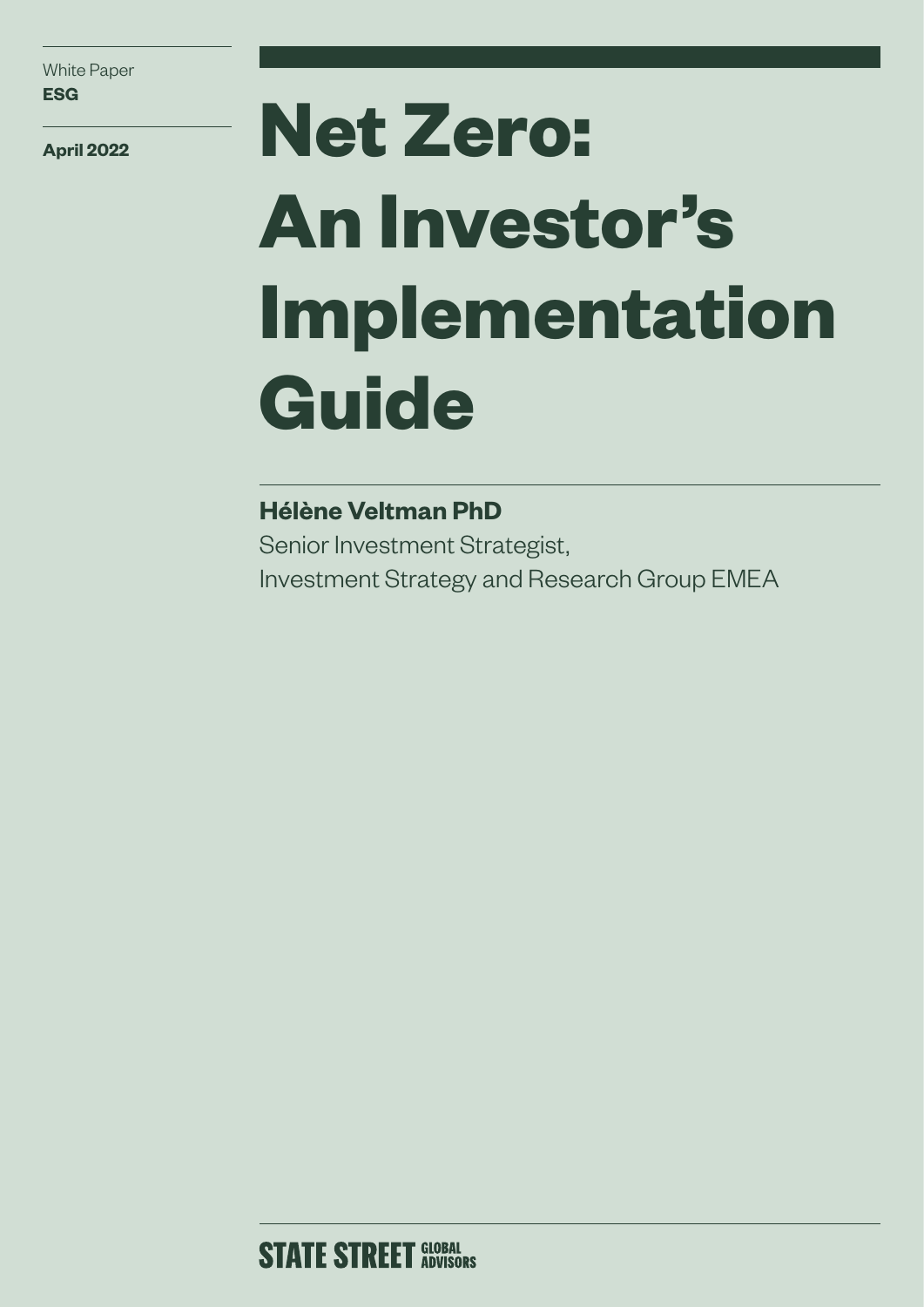| <b>Contents</b> | 03 | <b>Introduction</b>                                        |
|-----------------|----|------------------------------------------------------------|
|                 | 05 | <b>Investment Approaches</b><br>and Portfolio Construction |
|                 | 06 | <b>Stewardship and Engagement</b>                          |
|                 | 07 | <b>Exclusions</b>                                          |
|                 | 11 | <b>Asset Allocation</b>                                    |
|                 | 15 | <b>Our Solutions</b>                                       |
|                 | 17 | <b>Reporting</b>                                           |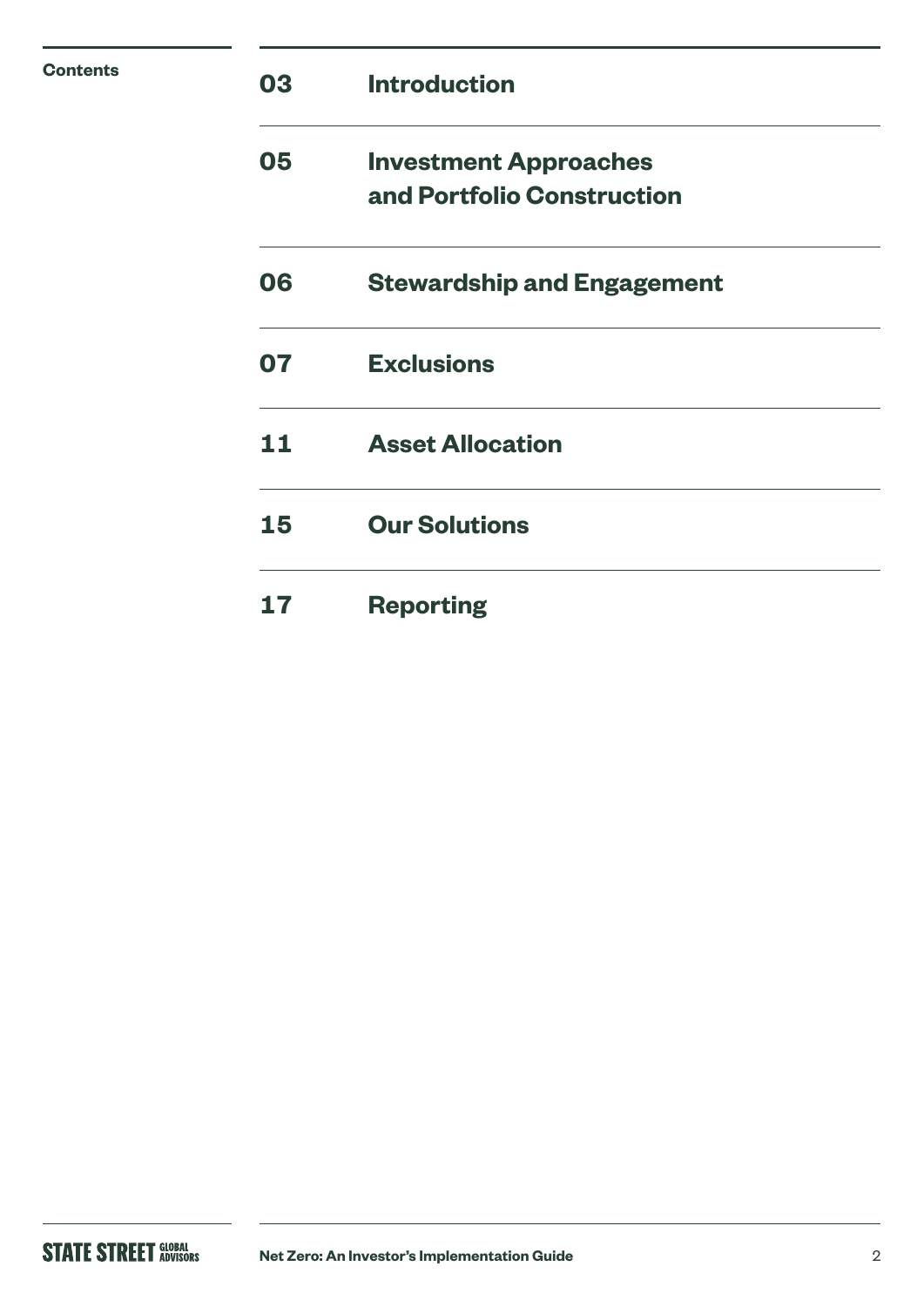## Introduction

Amid greater awareness of the rate of anthropogenic climate change, net zero investing has taken centre stage. Recent years have seen various investor and regulatory bodies propose investment frameworks to reach net zero. Examples are the European Union's sustainabilityrelated regulations, the Net Zero Asset Owner Alliance, the Net Zero Asset Manager Initiative, the Institutional Investors Group on Climate Change's Paris-Aligned Investment Initiative and Science-based Targets Initiative for Financial Institutions  $<sup>1</sup>$ </sup>

State Street Global Advisors joined the Net Zero Asset Manager Initiative in April 2021 and has committed to engage with clients to reach net zero emissions by 2050 (or sooner) and set interim 2030 emissions reduction targets.

Like all Net Zero Asset Manager Initiative signatories, we are weighing the prevailing net zero methodology approaches with an approach that best aligns to our commitments, our clients' goals, our investment process and our operational activities. As part of this we are setting up an internal framework to set targets (based on the Institutional Investors Group on Climate Change's (IIGCC) Net Zero Investment Framework) and will measure our progress towards our NZAM commitments which include assets under management, asset stewardship, investment solutions and client outreach efforts.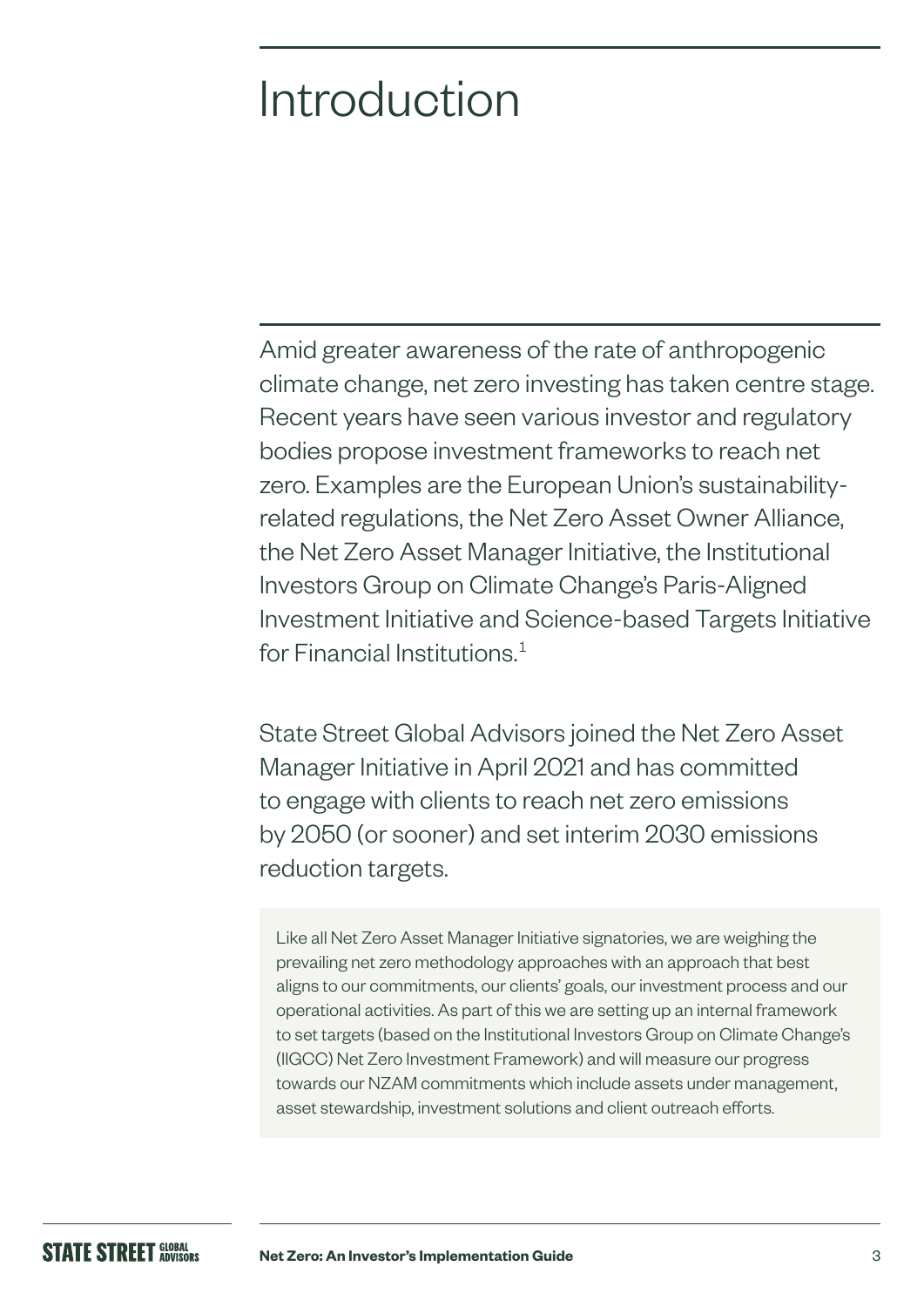In general, all the net zero initiatives and frameworks seek to align investor goals with the Paris Agreement and achieve net zero emissions by a combination of:

- Decarbonising the portfolio
- Increasing investment in climate solutions or green technologies
- Improving reporting

There is recognition that transitioning to a low carbon world is a long and challenging process, and companies need to have the right incentives to make the required changes. The main options for investors with respect to their portfolio holdings are:

- Engagement with company boards and management
- Selective divestment from certain sectors or harmful activities
- Enhancing the carbon profile of portfolios via the integration of climate considerations
- Advocacy to encourage reporting

Most net zero frameworks will pull on these levers to varying extents to drive change in portfolio companies. In this article, we discuss these levers and how State Street Global Advisors can help with the implementation of portfolio net zero objectives from various angles.

## **What does "net zero" mean?**

- Net zero means that the total greenhouse gas (GHG) emissions being emitted should be lower than or equal to the total GHG emissions being removed or absorbed. On a net basis, no additional emissions should be released into the Earth's atmosphere.
- Carbon neutrality is a related concept that means that an entity has offset its emissions by purchasing carbon credits or offsets equal to the amount of its emissions. This can be equivalent to net zero emissions, if and only if, the offsets are derived purely from removal of CO2 emissions and not from avoided emissions. An additional nuance between the two concepts relates to the scope of emissions: carbon neutrality covers Scope 1 and Scope 2 emissions, with Scope 3 not required (but encouraged), while net zero covers Scope 1, 2 and 3 emissions.<sup>2, 3</sup>
- Scientific models that target a temperature rise of less than 1.5°C over and above preindustrial levels show that we need to achieve net zero emissions by the year 2050.<sup>4</sup>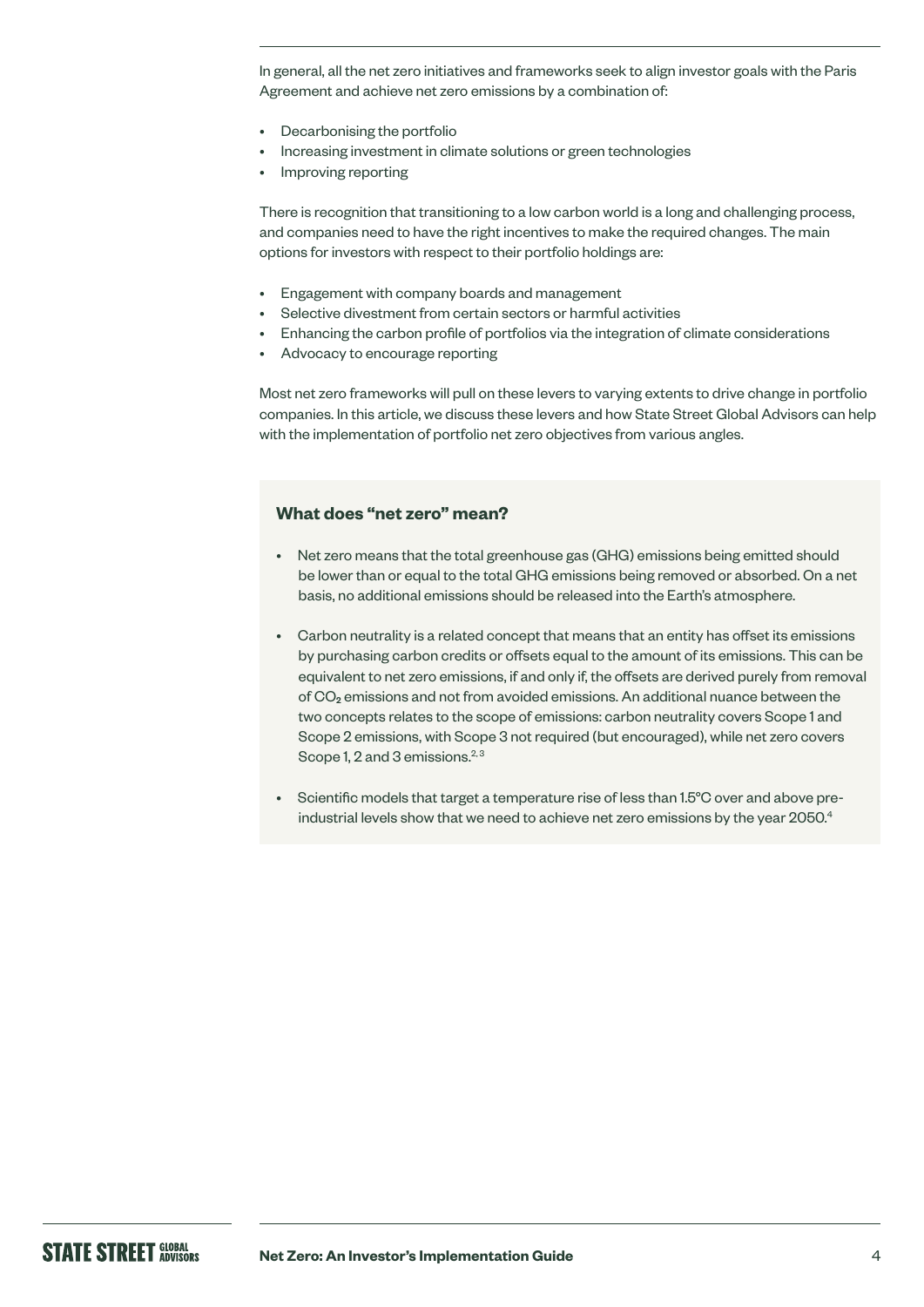## Investment Approaches and Portfolio Construction

Climate change has become top of agenda for many institutional investors. This can be challenging as the topic is in rapid evolution and the investment management industry must respond with matching agility in meeting client demands. Alongside the classic investment approaches and investment strategy the institutional investor must implement its view on climate change and how it intends to measure and achieve this.

The portfolio implementation of a net zero investment strategy can be achieved through **Engagement** and **Exclusions**, as well as through the **Private and Public asset allocation**. **Reporting** combined with the right Key Performance Indicators (KPI's) will enable the investor the needed insight and quantitative understanding of how the climate change vision is translated and expressed in the portfolio.

Starting with Engagement, the investor first must select which companies it wishes to engage with and then how to exert influence at a companies' board level. The question arises if the investor decides to ask the pertinent questions directly or should it perhaps support an initiative, more powerful and more expert on the topic of climate change, to engage in the dialogue?

Exclusions appear simple in terms of implementation but can rapidly become complicated as these are driven by strong visions where the route to engagement has been cut off. As climate change is a new and evolving topic it renders exclusion criteria difficult and may need to be revisited and reviewed on multiple occasions.

Other investment decisions that must be made at the strategic level are the selection of eligible asset classes within the liquid portfolio as well as the decision if (illiquid) private markets are part of the total portfolio and size of the commitment. The liquid and illiquid asset categories are very distinct, not only in terms of reporting or investment horizon and commitment, but also with respect to implementation and monitoring of climate change views. For an illiquid portfolio the climate change views and measurement criteria must be clearly identified at the onset of the investment, whereas for a liquid portfolio adjustments can be made continuously if needed as new information becomes available.

We next discuss each investment approach and how climate change considerations can be implemented.

1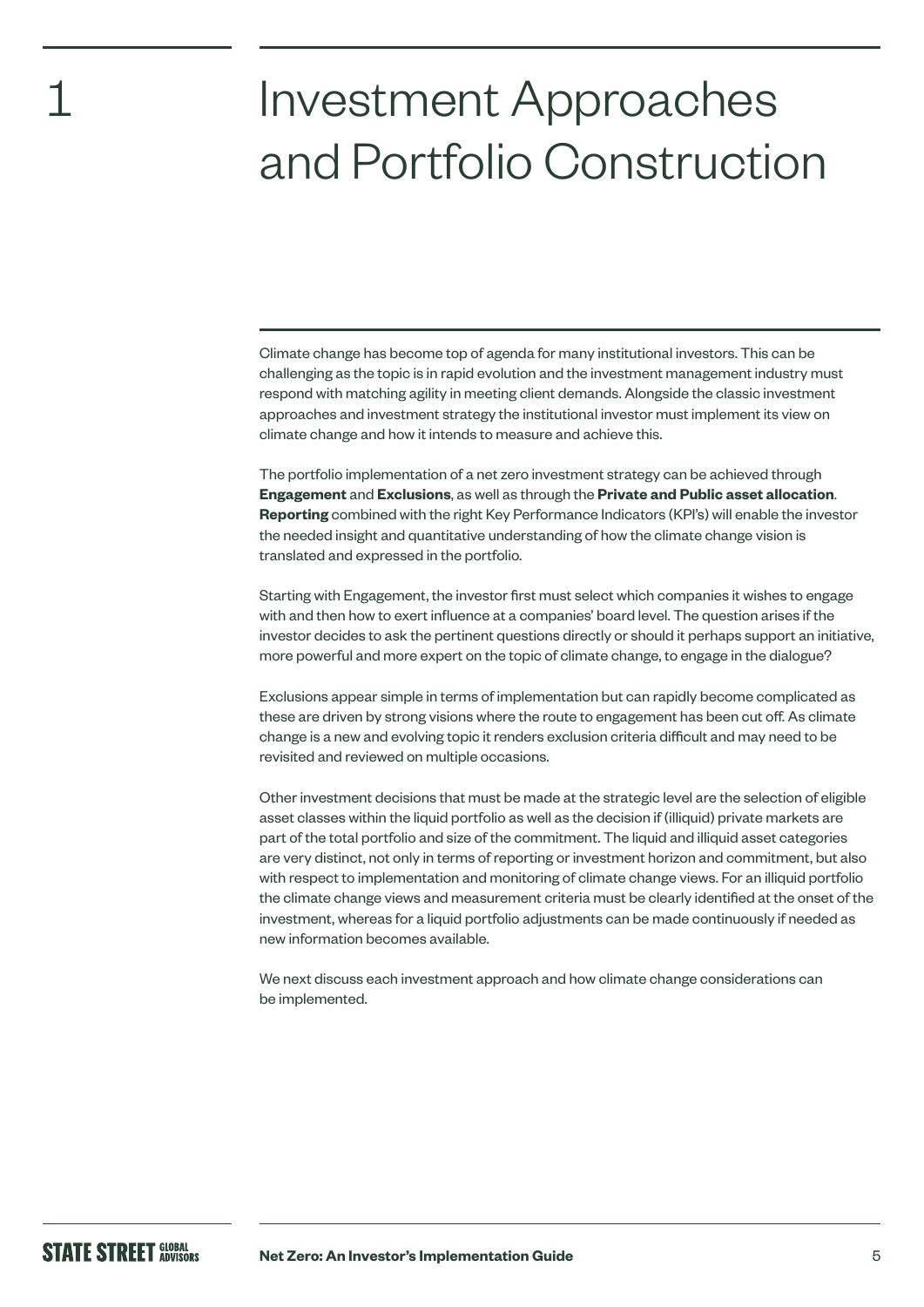## Stewardship and Engagement

We approach stewardship using two axes: direct engagement with portfolio companies, or collective engagement as part of industry initiatives such as Climate Action 100+.

We are a signatory to Climate Action 100+, a global initiative led by investors to foster the clean energy transition by engaging the companies and sectors with the highest greenhouse gas emissions.

Our climate stewardship approach is built around the understanding that climate change poses challenges to companies as they balance their strategic directions, commitments and goals. On the other hand, forward-thinking companies will have the opportunity to benefit both financially and reputationally from the transition to a lower carbon economy. As outlined in our CEO Cyrus Taraporevala's Letter<sup>5</sup> Our 2022 Proxy Voting Agenda, company climate transition plans are a key focus of our agenda for the upcoming years.

At State Street, our climate stewardship approach encompasses four pillars employs:<sup>4</sup>

- **1 Company Engagement** We engage with companies to understand their approaches to mitigating and managing the physical and transitional impacts of climate change. Our engagement approach the four dimensions of the Task Force on Climate-related Financial Disclosures (TCFD) framework: governance, strategy, risk management and metrics.
- **2 Proxy Voting** Our voting on climate change is typically prompted by shareholder proposals. However, we may also take voting action against directors even in the absence of shareholder proposals for unaddressed concerns pertaining to climate change. We endeavour to engage with the proponents of shareholder proposals to gain additional perspective on the issue, as well as with companies to better understand how boards are managing relevant climate risks. We are committed to providing transparency on our approach to evaluating environmental shareholder proposals and on our voting decisions.
- **3 Thought Leadership** At State Street, we aim to support our portfolio companies by publishing papers that provide insights into our thinking as well as sector-specific guidance on best practices related to climate-related disclosure. Our thought leadership is leveraged widely by boards, executives, clients, regulators, asset owners and other asset managers, thus advancing the conversation around climate action in the market.
- **4 Policy and Regulatory Efforts** We utilise voting and engagement as effective tools to shape climate disclosure and practices on a company-by-company basis. Certain issues, such as a universal carbon price, however, must be addressed at the market level. As one of the largest asset managers in the world, we actively participate in collaborative initiatives that help shape the policy and regulatory landscape.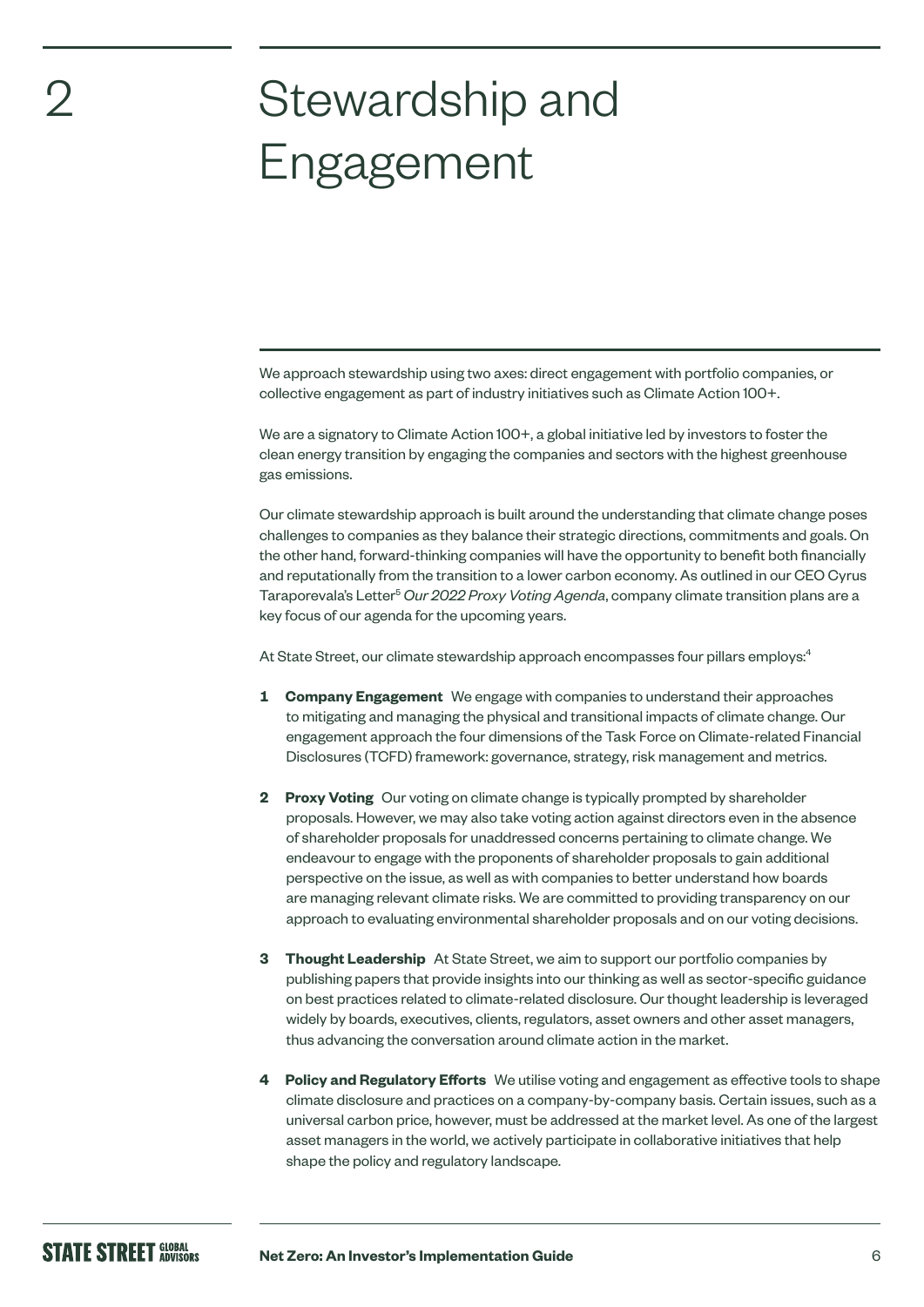## **Exclusions**

In general, exclusions or divestment is the selling of all or part of a holding by an investor when the investment thesis changes and can be due to multiple reasons. With respect to ESG, the traditional reason for divestment was ethics — investors wanted to exclude certain investments that did not align with their values-based ideals. Over the last 30 years, divestment has evolved from an ethical decision, to one more driven by investment considerations.

When it comes to climate change, some of the most natural divestments would include:

- Oil extraction and power generation
- Natural gas extraction and power generation
- Thermal coal extraction and power generation
- Shale extraction
- Oil sands extraction
- Arctic oil and gas exploration

Other custom divestments can be made based the volume of  $CO<sub>2</sub>$  emissions (in millions of tons) owned by a company, indirect ownership of companies involved with fossil fuels, or other particular metrics or indicators. However, determining appropriate thresholds for some of these metrics can prove complicated.



3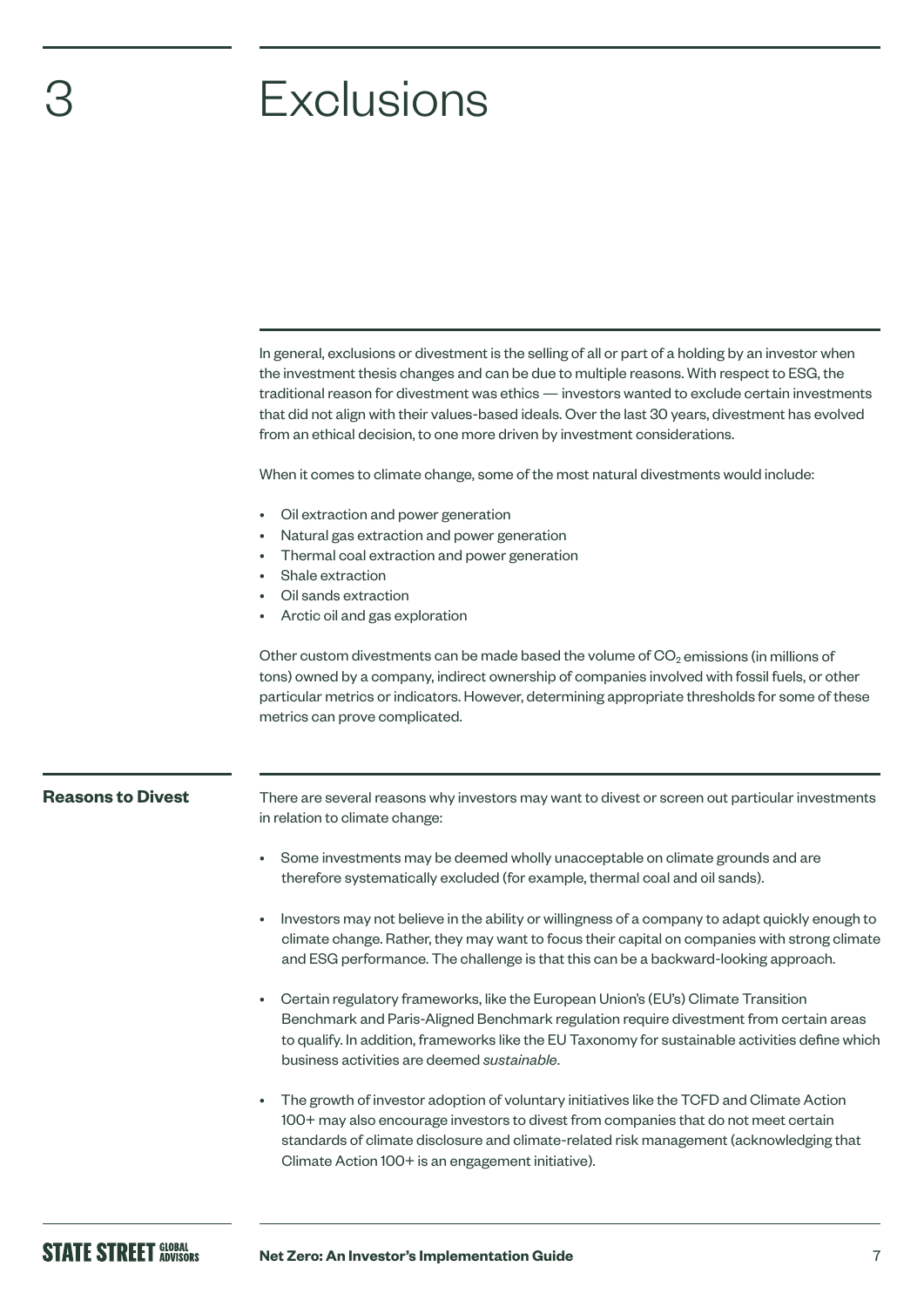Proponents of divestment argue it is a means to influence a company's climate-related activities by reducing its share price and increasing its cost of capital. Dordi and Weber<sup>6</sup> find that divestment announcements decrease the share price of fossil fuel companies and that divestors can influence the share price of their target companies. The implication is that certain poor ESG practices or lagging performance will lead to financial losses that have not yet been properly priced in by the markets. Assuming that (all else equal) divestment will lead to a lower share price, this reduces the value of management's share-based remuneration, thereby giving senior executives an incentive to integrate ESG considerations.

## **Why Not to Divest**

Strategically, the intent of climate investing is to foster change and provide momentum to the transition to net zero. Divestment blindly penalizes, and equally treats companies in the same business lines, despite their forward-looking pathways. Many of these Energy, Utility, and Material companies screened out are incredibly important, and will be relied upon during the transition. The goal is to assist those companies who have the will and a planned net zero pathway, while penalizing those who don't. Divesting is indiscriminate and doesn't separate these types of companies.

We generally prefer an approach that incorporates forward-looking climate metrics without the use of blind divestment. Optimisation strategies often reduce holdings below buying thresholds to achieve climate objectives, leading to de facto divestment. However, optimisation is also a very efficient way of solving for multiple objectives simultaneously. By using forward-looking metrics within an optimisation, investment into current climate emitters with clear reduction goals is encouraged, resulting in more industry alignment compared to the benchmark, and hence a lower tracking error.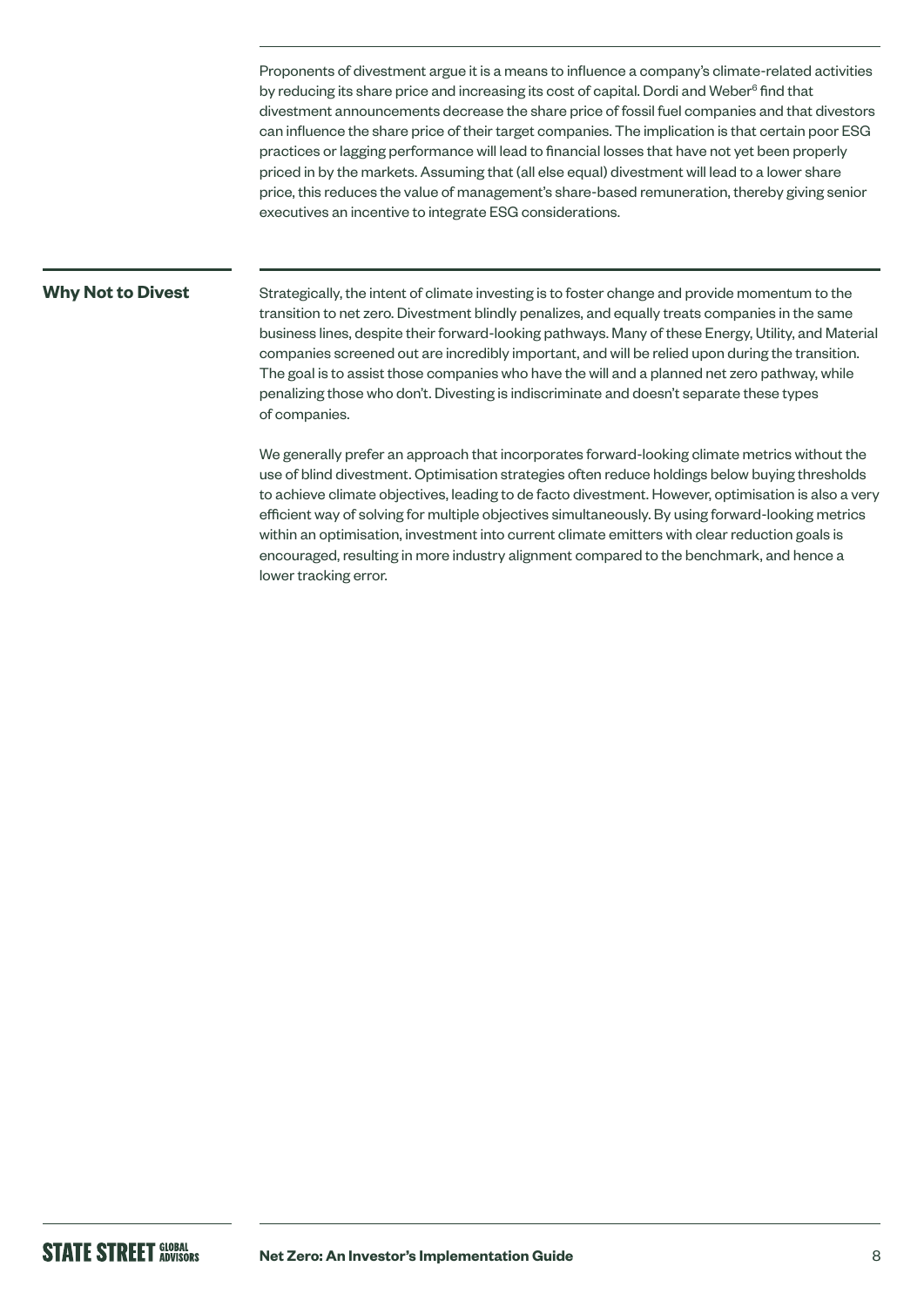## **Portfolio Impact from Divestment**

As with many things, a practical example using the list of divestments above, can provide insights into real world impacts on what it means to blindly "divest" without the use of any optimization.

**Fossil Fuel-Related Divestment versus No Divestment Comparison**

|                                                          | <b>MSCI World</b><br><b>Excluding Divestments</b> | <b>MSCI World</b> |
|----------------------------------------------------------|---------------------------------------------------|-------------------|
| Climate                                                  |                                                   |                   |
| Carbon Intensity - Direct+First Tier Indirect*           | 123.02                                            | 194.96            |
| <b>Total Reserves Emissions</b>                          | 29.69                                             | 147.33            |
| <b>Brown Revenue</b>                                     | 0.39                                              | 2.05              |
| <b>Green Revenues</b>                                    | 3.34                                              | 3.36              |
| <b>Adaptation Score</b>                                  | 0.63                                              | 0.63              |
| <b>Divestment Category Involvement (# of Securities)</b> |                                                   |                   |
| <b>Thermal Coal Flag</b>                                 | 0.00                                              | 18.00             |
| Oil Sands Flag                                           | 0.00                                              | 4.00              |
| <b>Arctic Drilling</b>                                   | 0.00                                              | 0.00              |
| Oil & Gas Flag                                           | 0.00                                              | 76.00             |
| Shale Energy Flag                                        | 0.00                                              | 10.00             |
| <b>Divestment Category Involvement (% Weight)</b>        |                                                   |                   |
| <b>Thermal Coal Weight</b>                               | 0.00                                              | 0.79              |
| Oil Sands Weight                                         | 0.00                                              | 0.22              |
| <b>Arctic Drilling Weight</b>                            | 0.00                                              | 0.00              |
| Oil & Gas Weight                                         | 0.00                                              | 5.30              |
| Shale Energy Weight                                      | 0.00                                              | 0.67              |
| <b>Risk Analytics</b>                                    |                                                   |                   |
| Predicted Tracking Error (Axioma)                        | 0.81                                              |                   |

Source: MSCI, FactSet, State Street Global Advisors, Axioma, as of 31 January 2022. Predicted Tracking Error using Axioma World Wide Fundamental Equity Risk Model Medium Horizon 4.

\* Carbon Intensity-Direct+First Tier Indirect improves upon a simple Scope 1 + Scope 2 metric as it will include some upstream Scope 3 emissions.

The table above shows the MSCI World index compared to the same index that has excluded the list of fossil fuel divestment categories previously mentioned. From a climate perspective, it does indeed improve the Carbon Intensity, Total Reserves, and Brown Revenue profiles, but lacks any improvement on forward leaning metrics like Green Revenues and Climate Adaptivity. From a risk perspective, blindly divesting these categories leads to a predicted tracking error of 0.81%.

|                               | <b>MSCI World</b><br><b>Excluding Divestments</b> | <b>MSCI World</b> | <b>Difference</b> |
|-------------------------------|---------------------------------------------------|-------------------|-------------------|
| Enegry                        | 0.22                                              | 3.80              | $-3.58$           |
| <b>Utilites</b>               | 1.25                                              | 2.78              | $-1.53$           |
| <b>Real Estate</b>            | 2.90                                              | 2.74              | 0.16              |
| <b>Materials</b>              | 4.41                                              | 4.21              | 0.20              |
| <b>Industrials</b>            | 10.35                                             | 10.05             | 0.29              |
| <b>Consumer Staples</b>       | 7.49                                              | 7.07              | 0.42              |
| <b>Communication Serivces</b> | 8.72                                              | 8.24              | 0.48              |
| Consumer Discretionary        | 12.55                                             | 11.85             | 0.70              |
| <b>Health Care</b>            | 13.07                                             | 12.34             | 0.72              |
| <b>Financials</b>             | 14.80                                             | 14.00             | 0.80              |
| <b>Information Technology</b> | 24.25                                             | 22.90             | 1.34              |

Source: MSCI, FactSet. Data as of 31 January 2022. For MSCI World Excluding Divestments weights are re-adjusted pro-rata, so that total weight is again 100%.

## Figure 2 **Sector Analysis**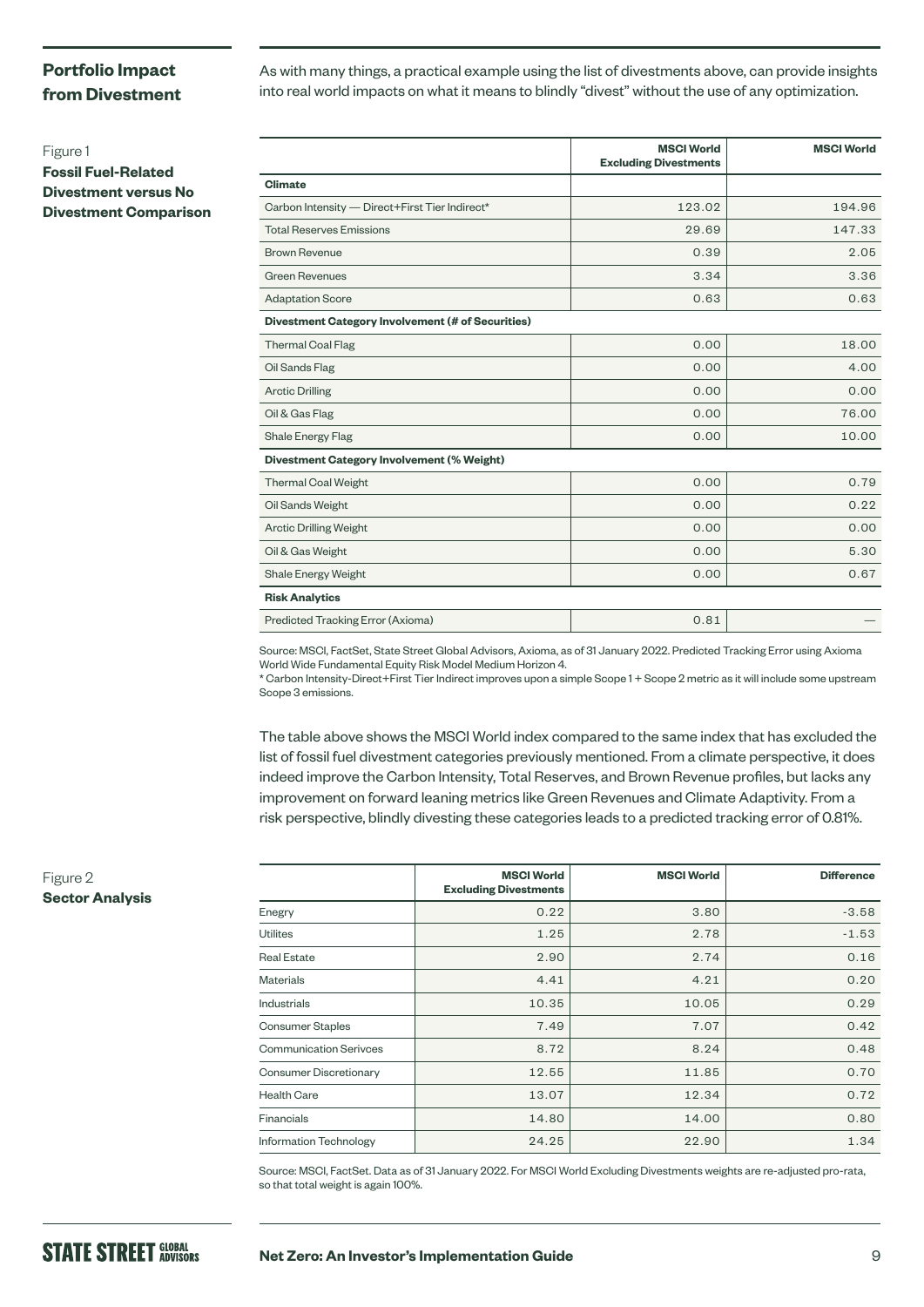Looking deeper at the sector profile, the results show the shift within sectors. There are two sides of the divestment coin. It's not simply only about what exposure is removed. Further understanding is needed to see what it's replaced with. In the sector case, exclusions are replaced with overweights to IT and Financials. From a country perspective, even more weight goes to the US, which already makes up 2/3rds of the benchmark, adding to its concentration.

Further, optmisation techniques can assist those investors looking to improve tracking error, sector/country exposures, or other metrics such as green revenues.

### **Engage vs. Divest**

The debate around engagement and divestment is nuanced and it should be clear that it is not an either/or matter. There is room for both approaches, depending on an investor's objectives. When evaluating the two approaches to address climate change, it is important to differentiate between immediate improvement in portfolio climate metrics and creating long-term environmental and societal investor impact. Divestment can be an immediate solution to reduce specific ESG and climate risks.

However, it fails to address the systemic, long-term impacts of climate change. Divestment also abrogates responsibility for tackling climate change to another party. Therefore, an investment approach purely founded on divestment is not desirable in our view. To sell companies within the fossil fuel value chain with immediate effect would forego the opportunity to engage with these companies, to help them adapt and ultimately be a part of the climate solution. However, we expect divestment to remain an option for certain activities (like thermal coal) whose ESG thesis will remain unconvincing.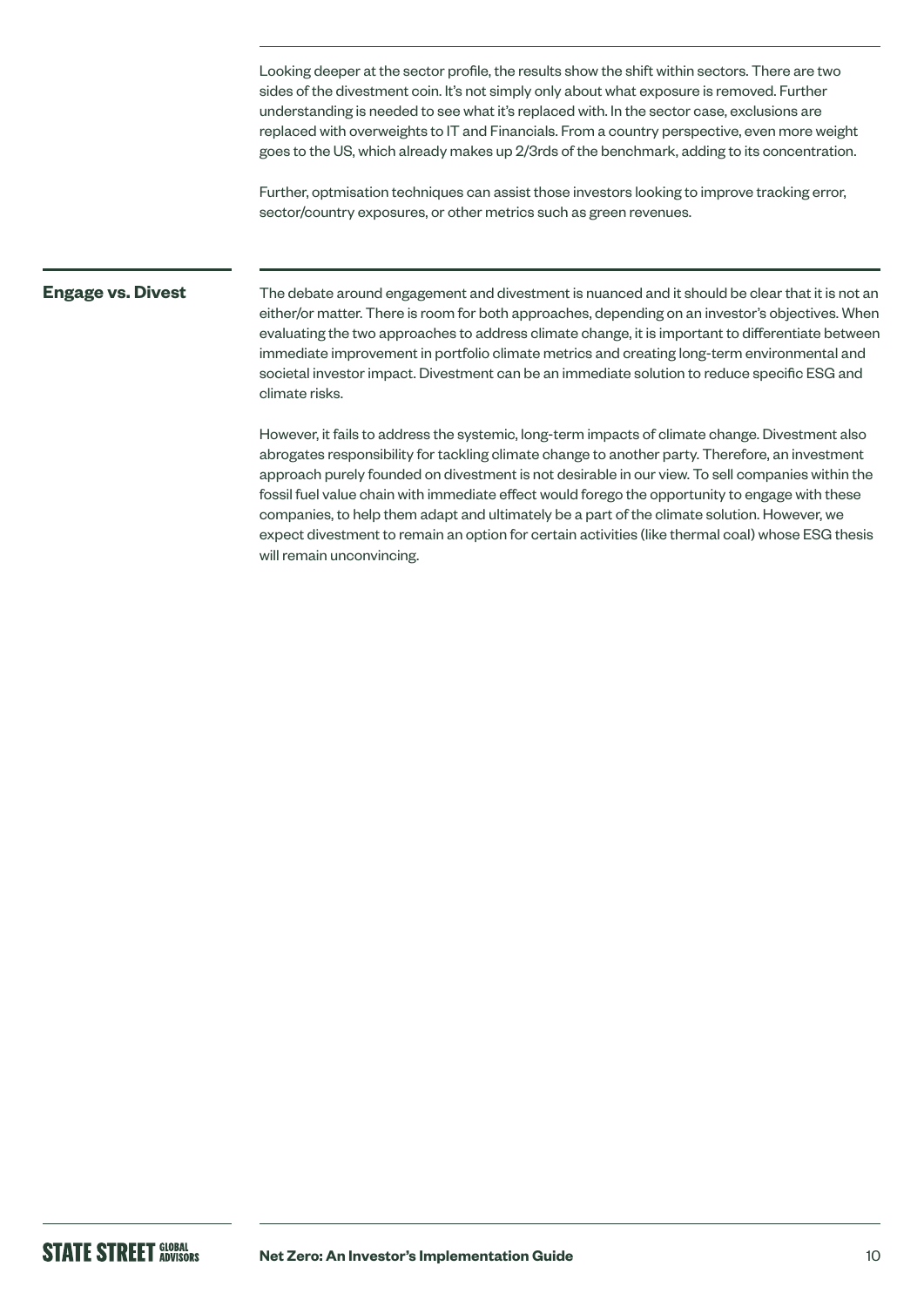## **Asset Allocation**

### **Private Markets**

Asset owners have increasingly carved out capital to private assets, such as Private Debt, Private Equity or Infrastructure. From a portfolio construction perspective, unique considerations are needed for private assets. For instance, tracking error analysis is not relied upon like it is for public markets.

Despite private assets sharing many of the same risks and goals as public assets, there are unique considerations when it comes to climate investing as well.

Increasing allocations to private equity, along with their long-term holding profile raises the importance of a clear plan and strategy of achieving net zero. Private equity deals often last up to 7 years, so to hit a 50% GHG reduction by 2030, consideration and clear goals for decarbonisation need to be understood and planned out now. Without a clear plan, stranded assets may become a risk, and exit price volatility could dampen returns. Public equities have a bit more leeway, in that investors can be quick and nimble on a year-to-year basis to ensure their portfolio is hitting proper targets.

Similar to public investments, the net zero disclosures for private equity continues to develop, but unfortunately the private equity complex is further behind. Aligning and vetting Limited Partners (LPs) and General Partners (GPs) beliefs on net zero initiatives is imperative, especially in an area of less freely available information and disclosures. A GP with a process, the experience, and know-how of asking the right questions enables the LP to assess and ensure alignment of the Private Equity portfolio with the investment beliefs."<sup>7,8</sup>

### **Public Markets**

The strategic asset allocation for the liquid portfolio encompasses the listed asset classes ranging from sovereign bonds to equity markets. The weighted allocation will typically be shaped by risk return assumptions for a given horizon, where a given risk budget is provided to the overall liquid portfolio. In addition the asset owner's Climate Change policy will need to be implemented which requires the definition of measurable parameters at the underlying company level that can be aggregated, evaluated and monitored at the total portfolio level.

Climate Change parameters can be characterised as being linked to mitigation or adaptation, or alternatively as being historical or forward-looking.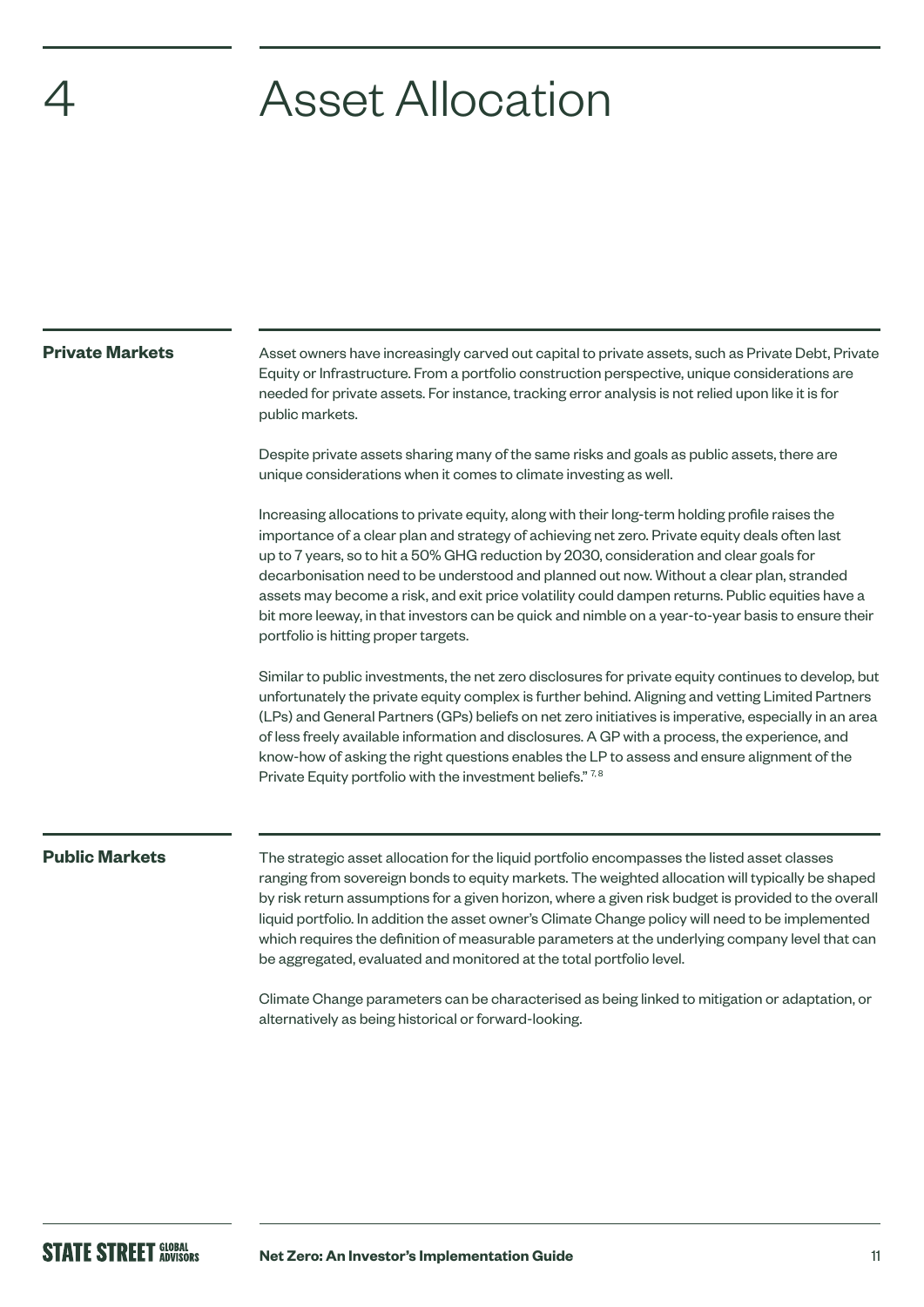Examples of historical parameters are a company's current carbon intensity, green assets or brown assets.<sup>9</sup> In order to aggregate for example the carbon exposure for an equity portfolio it makes sense to work with GHG intensities, such as GHG per unit of revenue or per unit of Enterprise Value Including Cash (EVIC). Cash is added so that the number remains positive). This allows the emissions of a small company to be normalised versus those of a large company. For a corporate fixed income portfolio or high yield portfolio these metrics still work as the bond issuance can always be linked to the parent company. For further discussion see the methodology described by the GHG Protocol.<sup>10</sup>

For sovereign bonds such definitions don't apply. In addition there is the issue of double-counting assuming that a country's carbon emissions is the sum of the carbon emissions produced by the country's companies. Still intensities can be calculated such as GHG per unit of GDP or capita. Here another double-counting issue arises, as GDP is the sum of Domestic, Imports and Exports.

In terms of a forward-looking metric this is typically associated with the transition path of greenhouse gas emissions between now and a net zero value targeted in the second-half of this century. The choice of transition paths is endless, generated by many models. Initiatives, like the [sectorial TPI](https://www.transitionpathwayinitiative.org/) or the [SBTi](https://sciencebasedtargets.org/), provide the investor with transparency and support for the evaluation of the company's proposed transition pathway. In addition, there are models that allow for a forward-looking assessment at the aggregate level such as [an implied temperature rise model](https://www.tcfdhub.org/wp-content/uploads/2020/10/PAT-Report-20201109-Final.pdf) model or [Climate Value at Risk model.](https://www.msci.com/documents/1296102/16985724/MSCI-ClimateVaR-Introduction-Feb2020.pdf)

For sovereign bonds a country's current planned policies and its [Nationally Determined](https://www.un.org/en/climatechange/all-about-ndcs)  [Contribution \(NDC\)](https://www.un.org/en/climatechange/all-about-ndcs) would all be part of a forward-looking evaluation. In its implementation guide the Paris Aligned Investment Initiative<sup>8</sup> suggests a country-scoring methodology as developed by the CCPI index.<sup>11</sup>

Green bonds are a fast-growing segment in the fixed income universe. They are instruments that invest in projects focused on the transition to clean energy generation and carbon-neutral processes. Companies that issue such green bonds display a commitment and effort to the transition. In the absence of a standardised framework at this time, we assume zero carbon emissions for green bonds even if issued by a high emitter. The aim is to reward projects that contribute to the transition, however a very rigorous framework should be applied for a strategy to be categorised as a green bond. In this context we can mention the Climate Bond initiative<sup>12</sup>, of which we are a partner.

| <b>Asset Class</b>          | <b>Historical Carbon Intensity Measure</b>                                                 | <b>Forward Looking Metric or Model</b><br>(Non-exhaustive)            |
|-----------------------------|--------------------------------------------------------------------------------------------|-----------------------------------------------------------------------|
| Equity                      | Weighted Average Carbon Intensity<br>$\bullet$                                             | Implied Temperature Rise                                              |
| Liquid Alternatives         | (WACI)<br>Enterprise Value Including Cash (EVIC)<br>$\bullet$                              | Climate VAR<br>Sectorial TPI<br>$\bullet$<br><b>SBTi</b><br>$\bullet$ |
| Corporate Bonds             |                                                                                            |                                                                       |
| <b>High Yield Bonds</b>     |                                                                                            |                                                                       |
| <b>Emerging Market Debt</b> | <b>GHG Emissions per GDP</b><br>$\bullet$<br><b>GHG Emissions per Capital</b><br>$\bullet$ | <b>Country Scoring Methodology</b><br>$\bullet$                       |
| Sovereign Bonds             |                                                                                            |                                                                       |
| Green Bonds                 | O                                                                                          | N/A                                                                   |

Source: At State Street Global Advisors, in the absence of a standardised framework at this time, zero carbon emissions are assumed for green bonds even if issued by a high emitter.

Figure 3 **Historical and Forward-Looking Climate Change KPI's for Different Liquid Asset Classes**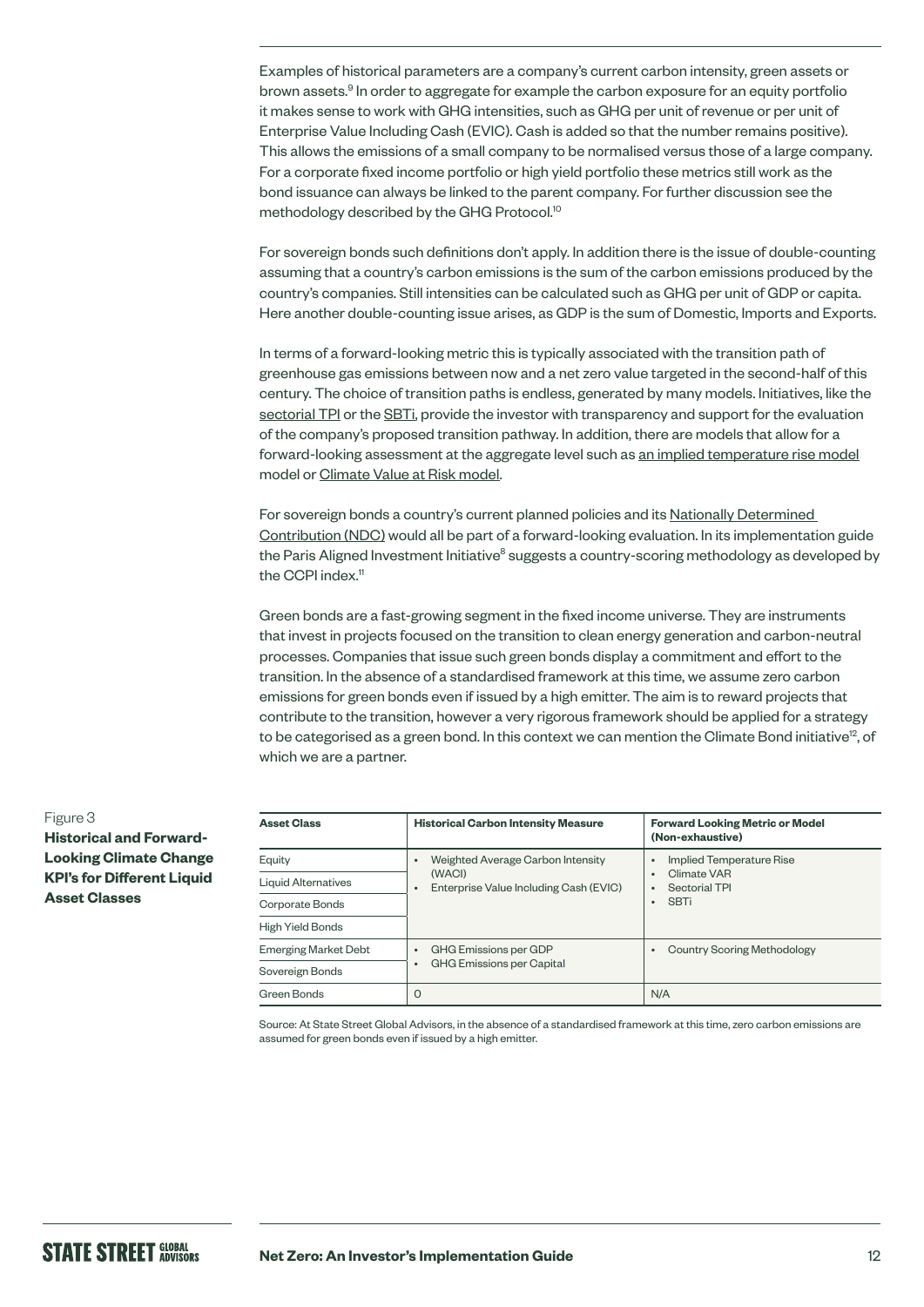Ultimately the investor may wish to align the portfolio to a transition path according to its Climate Change Policy. This can be done for example by favouring companies that have a (vetted) transition plan. If the allocation is well chosen then the portfolio will have minimal exposure to potential stranded assets while at the same time decarbonisation occurs automatically. If not well chosen then the portfolio will need to be readjusted which is easily achieved for a liquid allocation but could potentially lead to significant turnover. Simply allocating the portfolio to low-carbon emitters defeats the purpose of a smooth transition from a fossil fuel energy derived economy towards a clean energy economy.

The view of a smooth transition can be found as well as part of the EU PAB and CTB indexes characteristics such as decarbonisation rate of an annual 7% combined with the exposure to the high emitting sectors at least equal to that of the benchmark. Only broad corporate and equity indexes are eligible, sector benchmarks are not.<sup>13</sup>

## **The Liquid Investment Portfolio**

To illustrate the impact of the choice of climate change strategy, we examine tracking error, current carbon intensity and implied temperature rise of the liquid investment fund relative to the market cap benchmarks for equity and corporate and high yield fixed income.

- The tracking error (TE) measures the impact of the implemented climate change strategy, which encompasses exclusions as well as modified weighting relative to the benchmark.
- The current carbon intensity can be considered realised, thus historical parameter.
- The implied temperature rise of the fund was calculated using MSCI's model. It is an indicative measure of a consumed expected carbon budget, so a forward-looking parameter. It's highly indicative, and takes many assumptions and approximations, but nevertheless can provide interesting high level insight.

|                                      | <b>Index Investment</b>                                                                  | <b>Tracking</b><br>Error | Carbon<br>Intensity | <b>Implied</b><br><b>Temperature</b><br><b>Rise</b> |
|--------------------------------------|------------------------------------------------------------------------------------------|--------------------------|---------------------|-----------------------------------------------------|
| <b>Global Equity</b>                 | <b>MSCI</b> World                                                                        | N/A                      | 184                 | 2.69                                                |
|                                      | State Street Global Advisors<br>Sustainable Climate                                      | $1\%$                    | 69                  | 2.26                                                |
|                                      | <b>MSCI ACWI</b>                                                                         | N/A                      | 208                 | 2.83                                                |
|                                      | State Street Global Advisors Global<br><b>Transition Strategy</b>                        | $4\% - 8\%$              | 122                 | 2.21                                                |
| <b>Corporate Bonds</b><br><b>EUR</b> | <b>BB Euro Agg Corporates</b><br>(6% Green Bonds)                                        | N/A                      | 213<br>(191)        | 2.72<br>(2.65)                                      |
|                                      | State Street Global Advisors Sustainable<br>Climate Euro Corporates (18% Green<br>Bonds) | $1\%$                    | 103<br>(49)         | 2.26<br>(2.05)                                      |
| <b>US High Yield</b>                 | Bloomberg US Corporate High Yield 2%<br>Issuer capped index (1.4% green bonds)           | N/A                      | 374<br>(367)        | 3.47<br>(3.45)                                      |
|                                      | State Street Sustainable Climate US High<br>Yield Bond Strategy (2.6% green bonds)       | 1.85%                    | 90<br>(79)          | 2.56<br>(2.51)                                      |
| <b>Green Bonds</b>                   | N/A                                                                                      | N/A                      | $\Omega$            | 1.15                                                |

Source State Street Global Advisors, MSCI and Trucost as of 31 December 2021. For the corporate bonds, high yield bonds and equity the carbon intensity is measured as carbon direct plus first tier indirect divided by revenue per company in the portfolio. Values in parentheses assume zero carbon for the green bonds in the index and portfolio. The tracking error is calculated with respect to the full reference index universe. The carbon intensity and the implied temperature rise are calculated normalized to the data covered universe.

Figure 4 **Numerical Illustration of Tracking Error, Historical and Forward-Looking Climate Change KPI's for Different Liquid Asset Class Investments**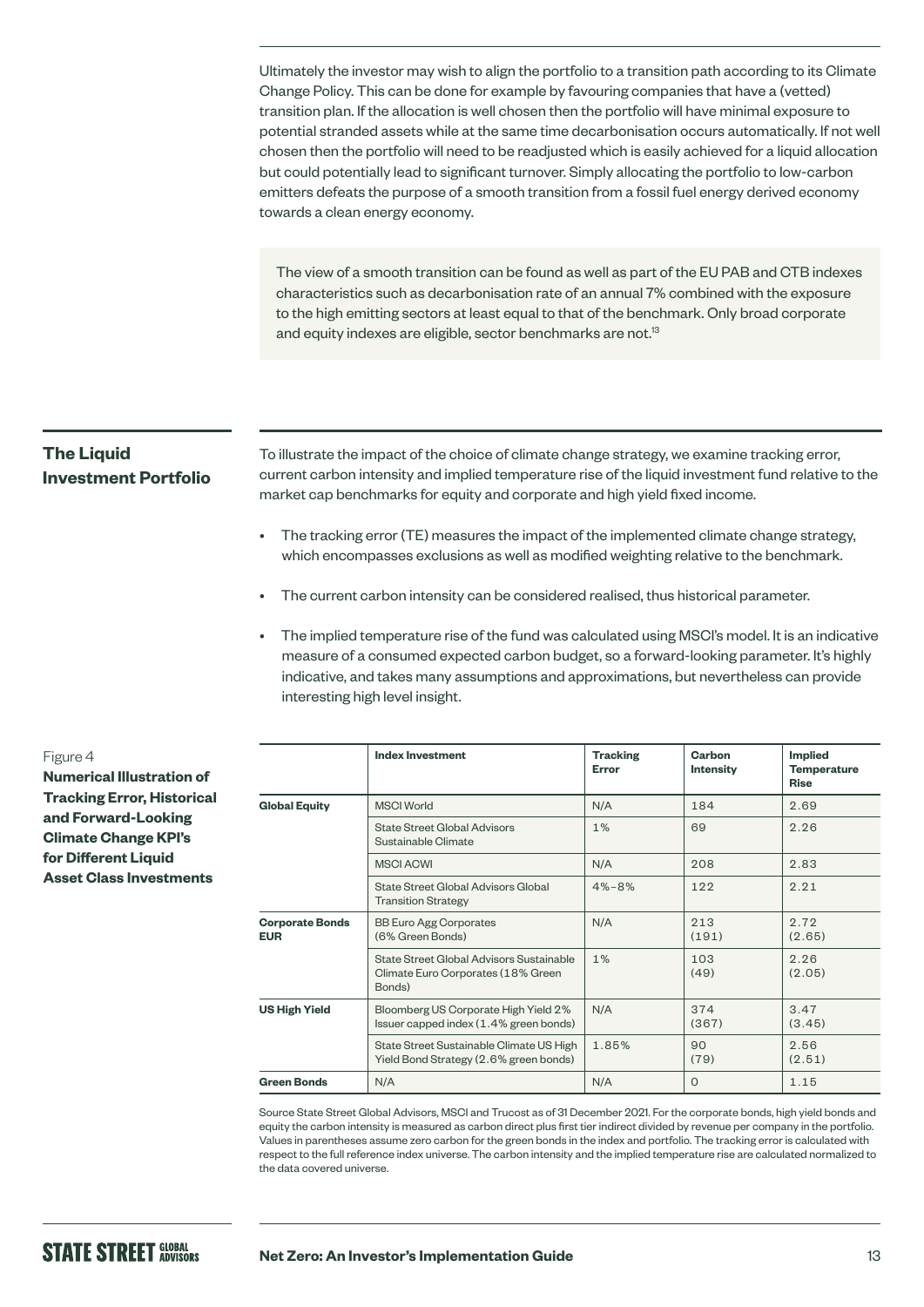Some comments and interesting observations can be made:

- The State Street Global Advisors Sustainable Climate fund has a carbon reduction of over 60% relative to the benchmark, and not surprisingly it has a low implied temperature rise of 2.26 degree Celsius. In other models the fund would perhaps achieve net zero in 2050. However this depends strongly on the model assumptions and transition path designs of projected carbon emissions.
- The State Street Global Advisors Global Transition Strategy has close to double the current carbon intensity as the Sustainable Climate fund, but similar implied temperature. This demonstrates the different approaches; one is focussed on the transition, and looks for companies with exemplary target transition paths, while the second one follows a somewhat more historical approach with more emphasis on existing low emitters.
- The High Yield Asset Class has the highest carbon intensity as well as the highest implied temperature rise given its high allocation to energy and manufacturing sectors.
- For Green Bonds we assume that they do not consume any carbon budget, therefore the implied temperature rise is equal to today's level of 1.15 degrees.
- Green bonds feature as part of the corporate (and high yield) bond portfolios as the Green Bond universe is as yet relatively too small to be considered a separate asset class.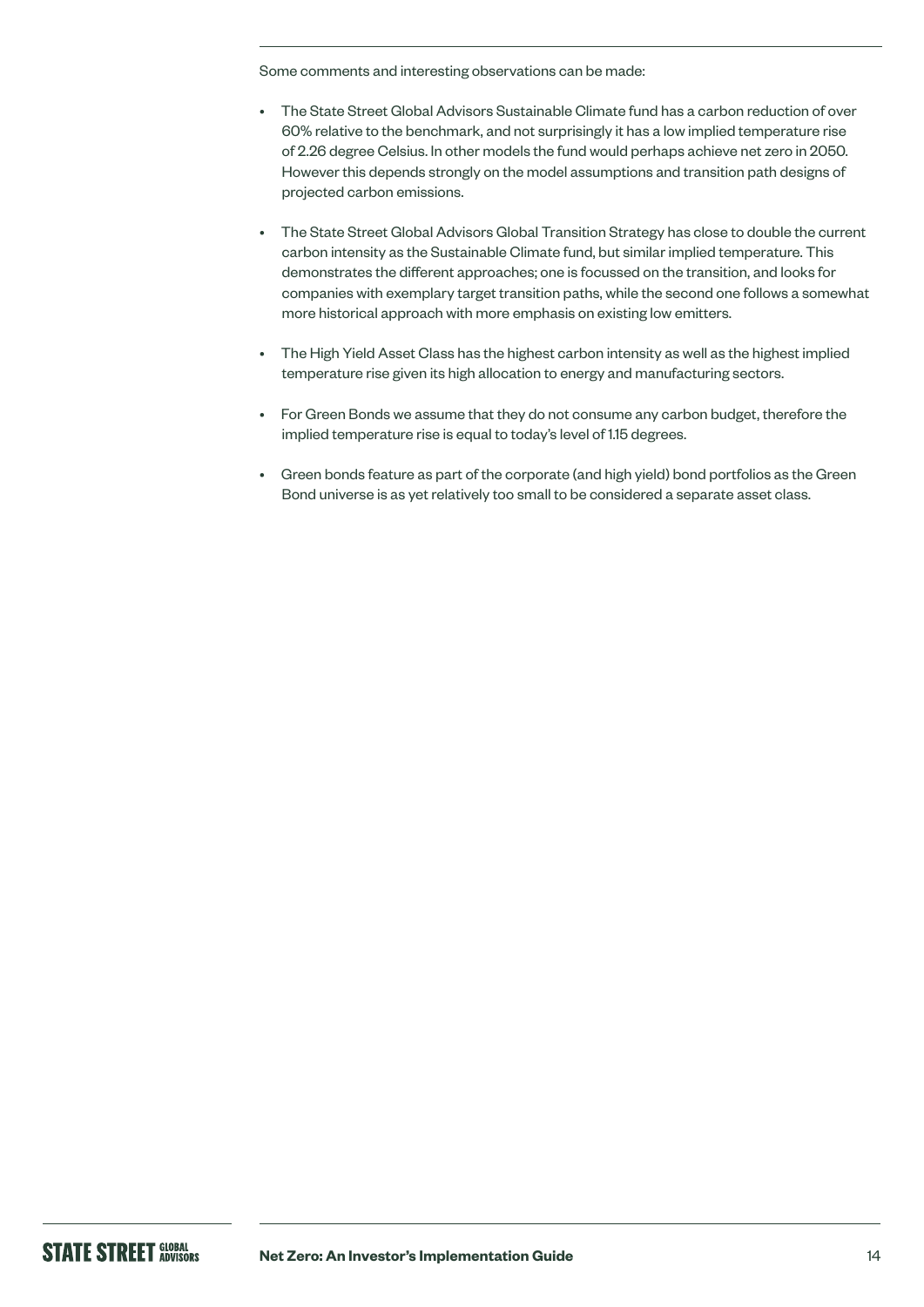## 5 Our Solutions

|                                                                                        | State Street Global Advisors offers ESG solutions across investment styles such as exclusionary<br>screening, best-in-class investment selection, thematic investing, and integration, along with<br>highly customised client mandates in the ESG/climate investing area. In particular, an overview<br>of our climate investment solutions across our various investment teams is provided below.                                                                                                                                                                                                                                                 |
|----------------------------------------------------------------------------------------|----------------------------------------------------------------------------------------------------------------------------------------------------------------------------------------------------------------------------------------------------------------------------------------------------------------------------------------------------------------------------------------------------------------------------------------------------------------------------------------------------------------------------------------------------------------------------------------------------------------------------------------------------|
| <b>Sustainable Climate</b><br><b>Equity and Fixed</b><br><b>Income Strategies</b>      | The State Street Sustainable Climate Strategies are long-only investment approaches that use<br>a mitigation and adaptation methodology to build climate change thematically into equity and<br>fixed income portfolios. Designed from the ground up to be flexible, the customisable framework<br>allows us to create client portfolios that target reductions in current and future carbon emissions,<br>increased exposure to green revenues and projects, and increased resiliency to the risks posed<br>by climate change.                                                                                                                    |
| <b>Low Carbon Equity</b><br>and Fixed Income<br><b>Framework</b>                       | State Street's Low Carbon Equity and Fixed Income Solutions use advanced portfolio<br>construction techniques that are designed to achieve the most efficient trade-off between<br>carbon reduction and tracking error, while achieving long-term returns broadly in line with the<br>underlying index benchmark. The Solution allows clients to customise their portfolios to align with<br>their specific carbon goals and risk budgets. In addition to setting the level of targeted carbon<br>emission reduction or tracking error, investors can pre-select the developed market benchmark<br>that represents their chosen starting universe. |
| <b>ETFs aligned with the</b><br><b>EU Paris Aligned</b><br><b>Benchmark Regulation</b> | SPDR has launched a suite of four Climate Paris Aligned broad equity ETFs, which track leading<br>MSCI indices. These ETFs are designed to help investors meet their climate objectives now and<br>into the future by decarbonising their portfolios swiftly, effectively and cost-efficiently.                                                                                                                                                                                                                                                                                                                                                    |
| <b>Climate Integration</b><br>in Active<br><b>Quantitative Equity</b>                  | Climate Enhanced Equity Seeks to provide a return in excess of global developed equity<br>markets, while targeting climate change considerations. It allows us to create client portfolios<br>that target both a risk-adjusted return objective through our enhanced equity process and<br>customisable climate objectives through reductions in current and future carbon emissions,<br>increased exposures to green revenues, and increased resiliency to the risks posed by<br>climate change.                                                                                                                                                  |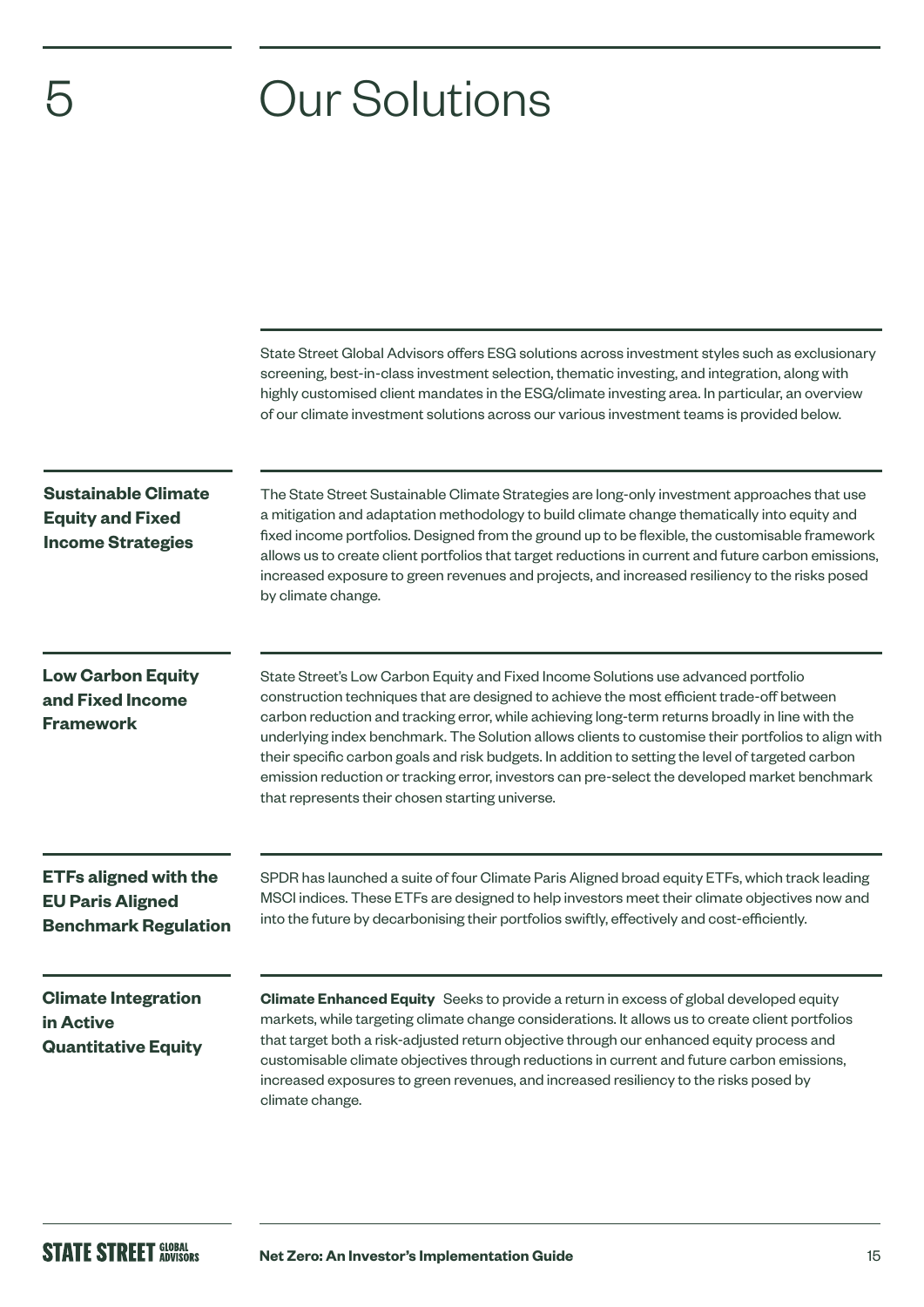**Climate Defensive Equity** Seeks to generate capital growth over the medium to long term through investment in global equity securities, while exhibiting lower volatility than standard market cap-weighted benchmarks and simultaneously targeting climate change considerations. The process allows us to create custom client portfolios that target both a return and a total volatility objective through our defensive equity process, and a climate objective through reductions in current and future carbon emissions, increased exposure to green revenues, and increased resiliency to the risks posed by climate change.

## **Climate Integration in Fundamental Equity**

The team incorporates ESG considerations into the quality assessment of a company using a proprietary metric called the Confidence Quotient (CQ). This is based on our belief that companies that are strong on ESG are more likely to deliver the sustainable growth we seek. ESG considerations are therefore integral to our alpha thesis, and are not merely an overlay in the process. The team's overall ESG analysis includes both the direct impact of climate change on a company's business prospects and indirect impact through regulation and changing customer preferences. This is an integrated ESG approach results in portfolios that have a natural tilt toward better ESG and lower carbon intensities.

Additionally, State Street's Fundamental Growth & Core Equity team has developed climaterelated strategies which will aim to generate long-term capital growth through investment in equity securities which contribute directly towards climate change mitigation and/or are leaders in their respective industries regarding climate change preparedness with credible transition plans.

## **Investment Strategy and Research**

In designing and managing multi-asset portfolios, we evaluate a client's ESG objectives as part of their broader investment objectives and constraints, and construct a portfolio aligned to these holistic objectives in as consistent and coherent a manner as possible. Within our long-term asset class forecasts, we take explicit account of ESG considerations, including climate, in determining our outlook. We have found that changes in a company's R-Factor™ (State Street's proprietary ESG score), can, at an aggregate level, influence the future risk prospects of a given asset, and thus, the overall asset allocation. We also take into account scenario analyses and stress tests when developing our portfolio recommendations. For these, we use a wide variety of data inputs and hope to include forward-looking climate projections when available. We believe that using forward-looking data, rather than relying solely on historical data better equips us to deal with the rapidly changing investment and environmental landscape.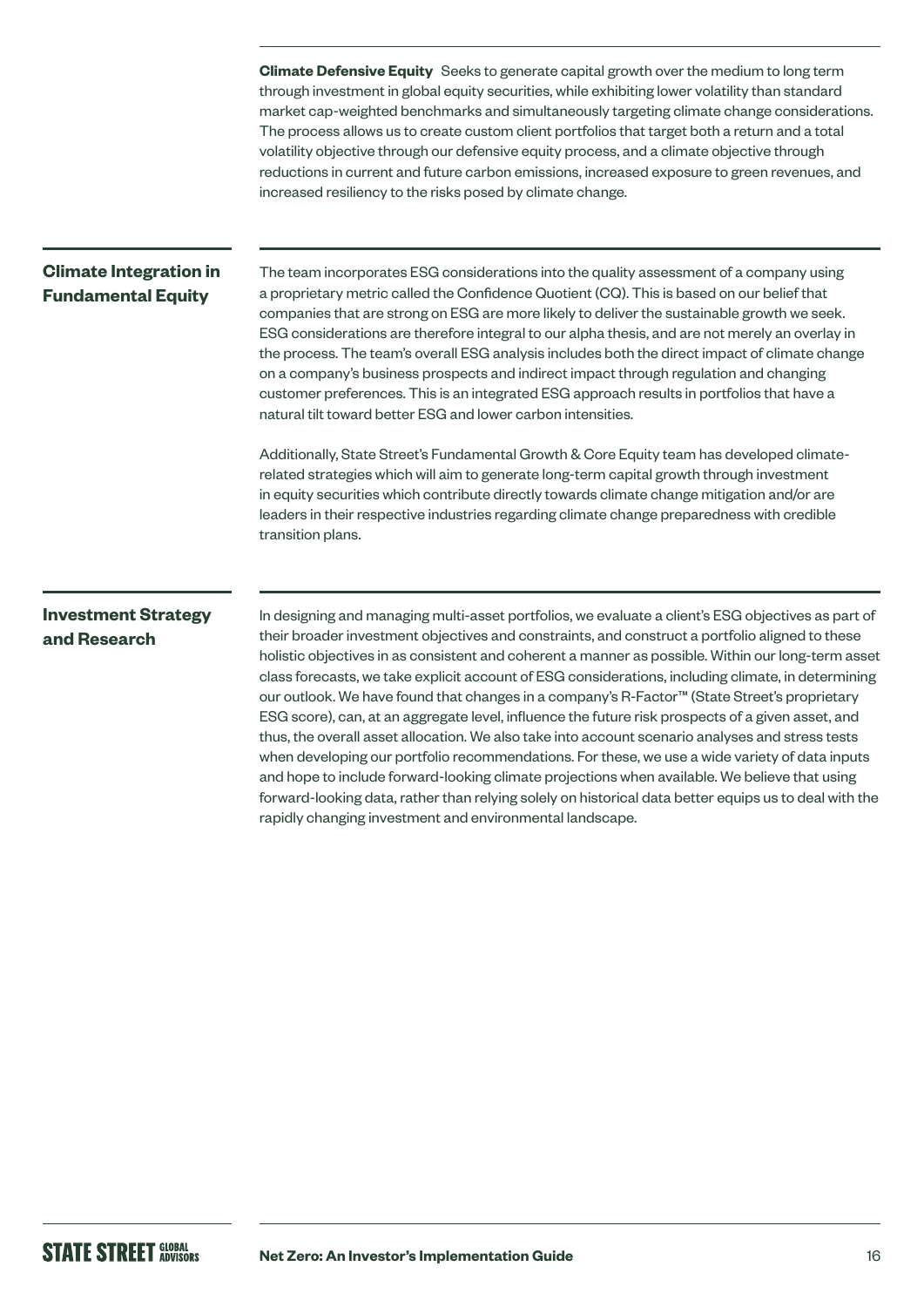## **Reporting**

We can provide reports and assessments of our clients' investment portfolios that include several ESG components, including TCFD metrics and climate profiles such as carbon intensity, weighted average carbon intensity, Scope 1 and 2 carbon emissions, and total reserves of carbon emissions. In the event that additional climate metrics such as green revenue and brown revenue share and/or climate adaptation scores are integrated, we can report on these as well. Lastly, we are also able to provide climate scenario analysis results via specialised third-party analytics tools. To summarize, we are able to provide covering the following areas:

- Carbon Emissions related data (including TCFD aligned metrics)
- Climate data (including fossil fuels, brown/green revenues, adaptation score)
- General ESG scoring using our proprietary R-Factor framework
- Engagement highlights
- Climate scenario analysis via third-party reporting tools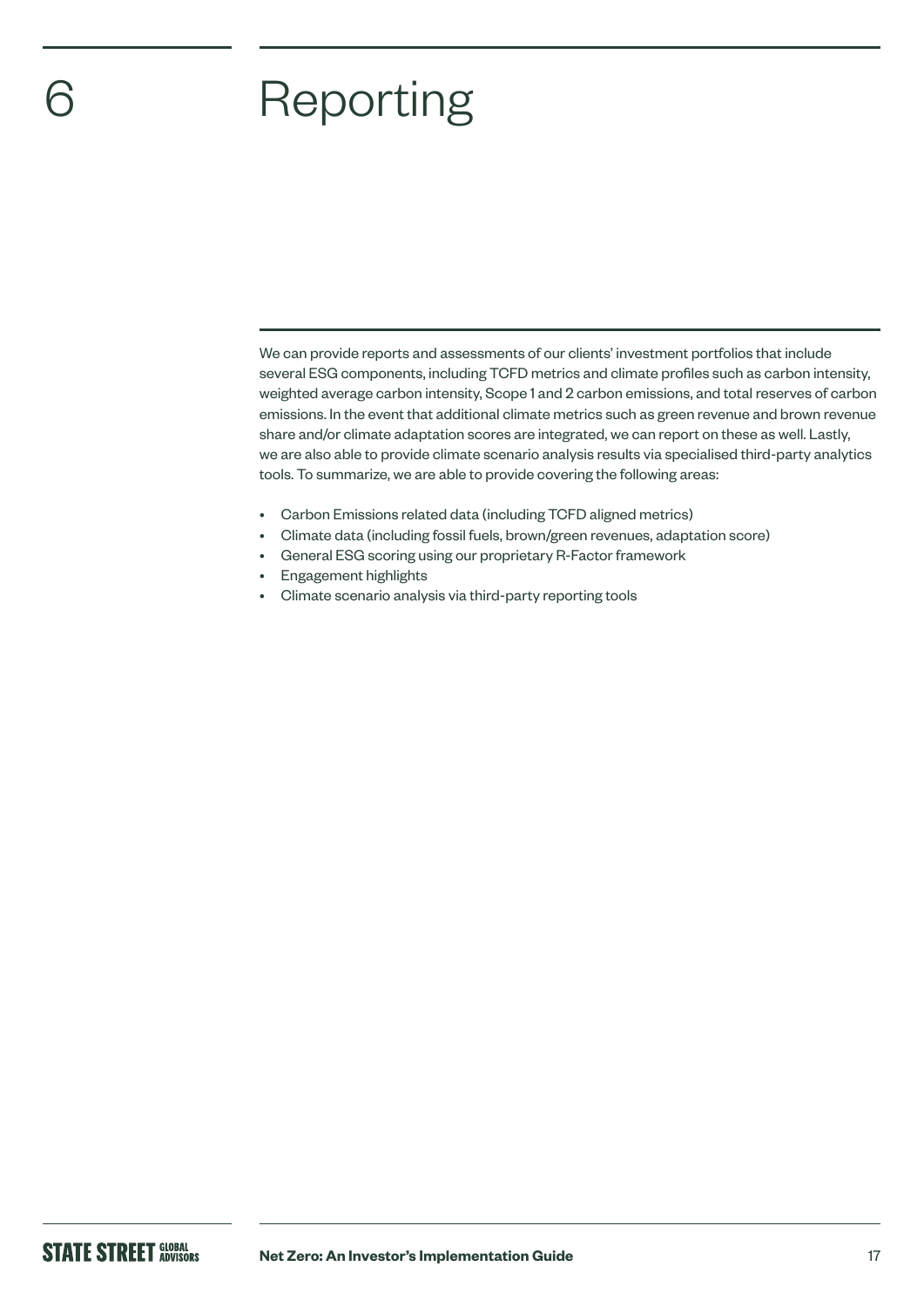## How We Can Help

For many investors looking to implement or improve their sustainable investment policy it can be difficult to overcome problems of approach, data, regulation or even terminology. We can help.

Understanding the governance structure and decision-making framework of each organisation is key, since no two boards are identical in their ESG beliefs, priorities and journey.

We find a common language to help our clients translate their ESG beliefs, and the right interpretation of regulatory obligations, into investment policy, objectives and implementable actions.

Risk management and thus measurement is key — tracking and reporting reliably when data, regulations and ESG beliefs continues to evolve requires forward thinking and planning.

Using our ESG frameworks and tools we are in a position to help our clients implementing their sustainable investment objectives and beliefs, and be part of their journey to ESG investment success.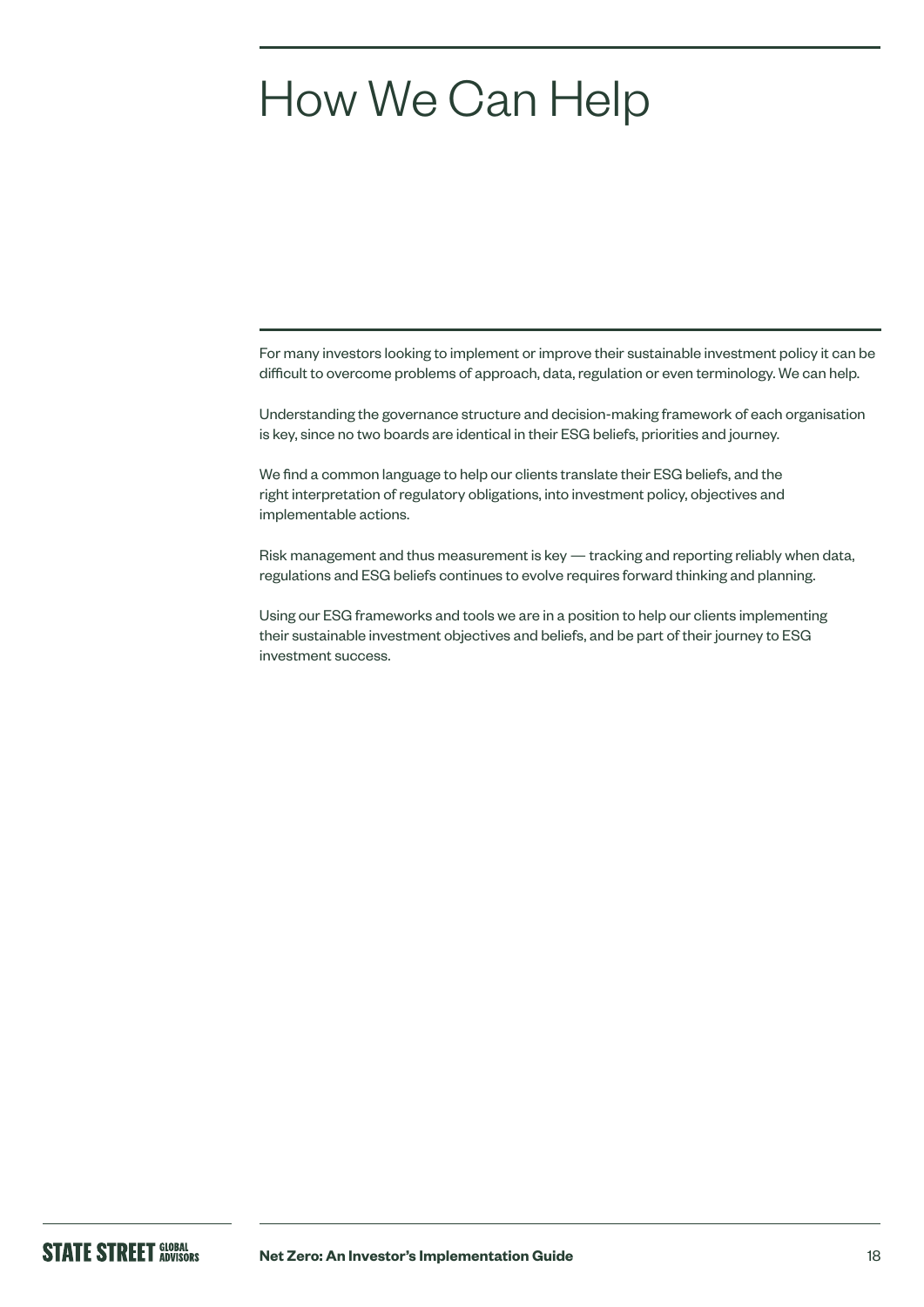### **Endnotes**

- 1 journey-to-net-zero-june-2021.pdf [\(ssga.com\)](https://www.ssga.com/library-content/pdfs/global/journey-to-net-zero-june-2021.pdf).
- 2 ghgprotocol.org
- 3 https://edie.net/68601/pr/What-is-thedifferencebetween-Net-Zero-and-carbon-neutral/41523.
- 4 <https://ipcc.ch/sr15/chapter/chapter-2/>
- 5 [Letter on Our 2022 Proxy Voting Agenda.](https://www.ssga.com/uk/en_gb/institutional/ic/insights/ceo-letter-2022-proxy-voting-agenda)
- 6 https://mdpi.com/2071-1050/11/11/3122
- 7 https://iigcc.org/resource/private-equity-componentfor-the-net-zero-investment-framework/
- 8 [https://parisalignedinvestment.org/media/2021/03/](https://www.parisalignedinvestment.org/media/2021/03/PAII-Net-Zero-Investment-Framework_Implementation-Guide.pdf) [PAII-Net-Zero-Investment-Framework\\_Implementation-](https://www.parisalignedinvestment.org/media/2021/03/PAII-Net-Zero-Investment-Framework_Implementation-Guide.pdf)[Guide.pdf](https://www.parisalignedinvestment.org/media/2021/03/PAII-Net-Zero-Investment-Framework_Implementation-Guide.pdf)
- 9 [Climate Metrics: A Primer for Investors.](https://www.ssga.com/library-content/pdfs/insights/climate-metrics-a-primer-for-investors.pdf)
- 10 The Global GHG Accounting and Reporting Standard for the Financial Industry|Greenhouse Gas Protocol [\(ghgprotocol.org](https://ghgprotocol.org/global-ghg-accounting-and-reporting-standard-financial-industry)).
- 11 Climate Change Performance Index ([ccpi.org](https://ccpi.org/)).
- 12 [Climate Bonds Initiative|Mobilizing debt capital markets](https://www.climatebonds.net/)  [for climate change solutions.](https://www.climatebonds.net/)
- 13 TEG final report on EU climate benchmarks and benchmark ESG disclosures — 30 September 2019 [\(europa.eu\)](https://ec.europa.eu/info/sites/default/files/business_economy_euro/banking_and_finance/documents/190930-sustainable-finance-teg-final-report-climate-benchmarks-and-disclosures_en.pdf).
- 14 [https://msci.com/eqb/methodology/meth\\_docs/](https://www.msci.com/eqb/methodology/meth_docs/MSCI_ACWI_EU_PARIS_ALIGNED_REQUIREMENTS_INDEX_FINAL.pdf) [MSCI\\_ACWI\\_EU\\_PARIS\\_ALIGNED\\_REQUIREMENTS\\_](https://www.msci.com/eqb/methodology/meth_docs/MSCI_ACWI_EU_PARIS_ALIGNED_REQUIREMENTS_INDEX_FINAL.pdf) [INDEX\\_FINAL.pdf](https://www.msci.com/eqb/methodology/meth_docs/MSCI_ACWI_EU_PARIS_ALIGNED_REQUIREMENTS_INDEX_FINAL.pdf)

## **References**

### [The three asks | Climate Action 100+.](https://www.climateaction100.org/approach/the-three-asks/)

[Climate Action 100+ Net Zero Company Benchmark PDF.](https://www.climateaction100.org/wp-content/uploads/2021/03/Climate-Action-100-Benchmark-Indicators-FINAL-3.12.pdf)

For a comparison and discussion of Paris-aligned strategies see the paper "Understanding Paris-Aligned Indexes" from February 2022.

For portfolio implementation such as screening, tilting, optimisation : see "reducing carbon in equity portfolios by Jen Bender, Maya Beyhan, Rehan Mohamed, Xiaole Sun.

https://transitionpathwayinitiative.org/methodology

https://ipcc.ch/site/assets/uploads/sites/2/2019/05/SR15\_ Chapter2\_Low\_Res.pdf

Climate Solutions Investments [\(statestr.com](https://globalmarkets.statestr.com/research/portal/insights/article/849ea355-9cc6-46d9-9806-0c17179b3433)).